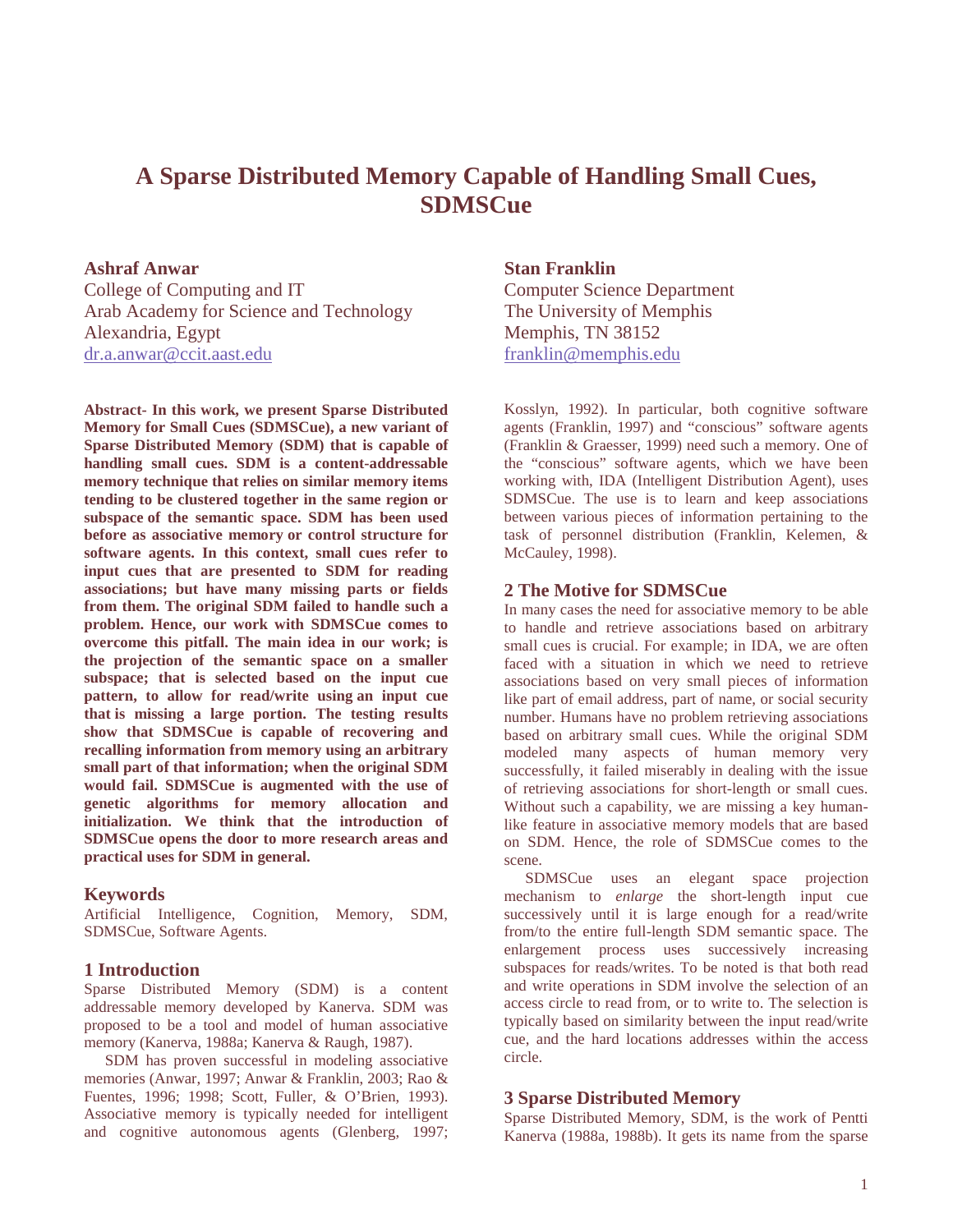allocation of storage locations in a vast binary address space and from the distributed nature of information storage and retrieval. A typical SDM has a vast binary space of possible memory locations in a  $2<sup>n</sup>$  semantic space where *n* is both the full word length and the dimension of the address space. For any practical application, only a very small portion of this  $2<sup>n</sup>$  semantic space can actually exist. For more details and discussions, see (Anwar, 1997). Also see (Franklin, 1995) for a brief overview, and (Willshaw, 1990) for a useful commentary. Many evaluations, extensions, and enhancements have been suggested for SDM (Evans & Surkan, 1991; Karlsson, 1995; Kristoferson, 1995a; 1995b; Rogers, 1988a; 1988b; Ryan & Andreae, 1995). A more efficient initialization technique for SDM using Genetic Algorithms was also suggested (Anwar, Dasgupta, & Franklin, 1999).

There are two main types of associative memory, autoassociative and hetero-associative. In auto-associative memory, a memory item, typically with noise and/or missing parts, is used to retrieve itself. In heteroassociative memory, memory items are stored in sequences where one item leads to the next item in the sequence. The auto-associative version of SDM is truly an associative memory technique where the contents and the addresses belong to the same space and are used alternatively.

A Boolean space is the set of all Boolean vectors (points) of some fixed length, *n*, called the dimension of the space. The Boolean space of dimension  $n$  contains  $2^n$ Boolean vectors, each of length *n*. The number of points increases exponentially as the dimension increases. Boolean geometry uses a metric called *Hamming Distance,* where the distance between two points is the number of coordinates at which they differ. Thus  $d((1,0,0,1,0), (1,0,1,1,1)) = 2$ . The distance between two points will measure the similarity between two memory items, closer points being more similar. We may think of these Boolean vectors as feature vectors, where each feature can be only on, 1, or off, 0. Two such feature vectors are closer together if more of their features are the same.

The word length, which is also the dimension of the space, determines how rich in features each word and the overall semantic space are. Features are represented by one or more bits in a Boolean vector or binary string of length *n*. Groups of features are concatenated to form a word, which becomes a candidate for writing/reading into/from SDM. Another important factor in SDM design; is how many real memory locations are implemented. These are called *hard locations*. When writing, a copy of the object binary string is placed in all -close enoughhard locations. When reading, a subject cue would reach all close enough hard locations and get some sort of aggregate or average word from them. Reading is not always successful (Anwar, 1997; Kanerva, 1988a). Depending on the cue and the previously written information, among other factors, convergence or divergence during an iterative reading operation may occur. If convergence occurs, the pooled word will be the closest match of the input reading cue, possibly with some sort of abstraction. On the other hand, when divergence occurs, there is no relation, in general, between the input cue and what is retrieved from SDM.

SDM is a content addressable memory that, in many ways, is ideal for use as a long-term associative memory. "Content addressable" means that items in memory can be retrieved by using all or part of their contents as an address or a cue; rather than having to know their actual addresses in memory as in traditional computer memory.

Envisioning the semantic space as a sphere around an arbitrary point, and for n sufficiently large; most of the address space lies midway in the sphere from the point at the center of the sphere (Kanerva, 1988a). In other words, almost all the space is far away from any given point.

A Boolean space implementation is typically sparsely populated for sufficiently large n; an important property for the construction of SDM, and the source of part of its name. For n=1000, one cannot hope to actually implement such a vast  $2<sup>n</sup>$  memory in its entirety. On the other hand, considering humans and feature vectors, a thousand features wouldn't deal with just human visual input until a high level of abstraction has been reached. A dimension of 1000 may not be all that much for real-life cognition; it may, for some purposes, be unrealistically small. Kanerva proposes to deal with this vast address space by choosing a uniform random sample, of size  $2^{20}$  for n = 1000, of hard locations. An even better way to distribute the set of hard locations over the vast semantic space using Genetic Algorithms was suggested (Anwar, 1999). With  $2^{20}$  hard locations out of  $2^{1000}$  possible semantic locations, the ratio is 2-980, *truly sparse*.

SDM is distributed in that many hard locations participate in storing and retrieving (write/read) each word, and one hard location can be involved in the storage and retrieval of many words. This is very different from the one-word-per-location type of memory to which we are accustomed. For  $n = 1000$ , each hard location, stores data in 1000 counters, each with range from –K to K, where K is an implementation-dependent factor that determines memory capacity. We now have about a million hard locations, each with a thousand counters, totaling a billion counters in all. For  $K = 40$ , numbers in the range -40 to 40 will take most of a byte to store. Thus we are talking about a billion bytes, a gigabyte, of memory.

Counters are updated according to the words written. Writing 1 to one counter increments it; writing 0 decrements it. To write a word at a given hard location x,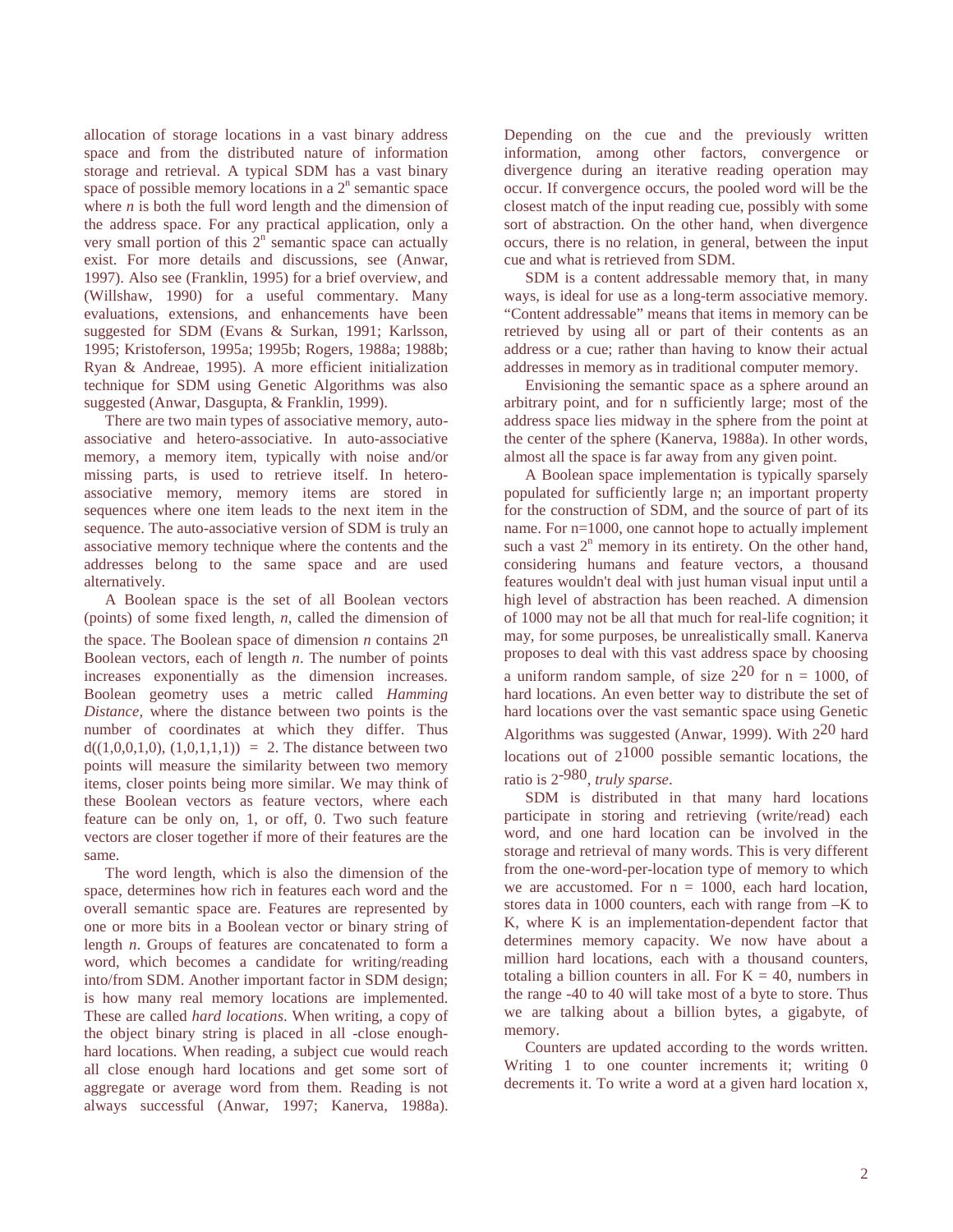write each coordinate of the word into the corresponding counter in x; either incrementing it or decrementing it.

At any arbitrary location, the sphere centered at that location, is called the access sphere or access circle of that location. For  $n = 1000$ , and  $2^{20}$  hard locations, an access sphere typically contains about a thousand hard locations, with the closest usually some 424 bits away and the median distance from the center point to hard locations in the access sphere about 448. Any hard location in the access sphere is said to be *accessible* from the center point address or word. With this machinery in hand, any location -hard or not- can be written to in a distributive manner. To write a word to a location, simply write the word to each of the roughly one thousand hard locations within the location access sphere, i.e. accessible from the location as a center point.

We read from an arbitrary point or address in the semantic space. This read includes reading from all hard locations within the access sphere from that point. To read from a single hard location, x, we compute the bit vector read at x, by assigning its  $i<sup>th</sup>$  bit the value 1 or 0 according as the  $i<sup>th</sup>$  counter at x is positive or negative. Thus, each bit results from a majority rule decision of all the data that have been written at x. The read word is an archetype of the words that have been written to x, but may not be any one of them. For any location or address, the bit vector read is formed by pooling the data read from each hard location accessible from that location or address. Each bit of the read word results from a majority rule decision over the pooled data. The voting is influenced by *n* stored copies of the word, and about (10 *n*) other stored data items. Since the intersection of two access spheres is typically quite small, the other data items influence a given coordinate only in small groups of ones or zeros, which tend to compensate for each other, i.e. white noise. The *n* copies of the original word drown out this slight noise.

The entire stored word is not needed to recover itself. Iterative reading allows recovery when reading from a noisy version of what has been stored. There are conditions, involving how much of the stored word is available for the read operation; under which this is true, (Kanerva, 1988a). Reading with a cue that has never been written to SDM before gives, if convergent, the closest match stored in SDM to that input cue, with some sort of abstraction if close items have been written to the memory. SDM works well for reconstructing individual memories (Hely, 1994).

#### **4 SDM for Small Cues (SDMSCue) 4.1 Approach**

Using a variant of SDM capable of handling small cues, we are able to overcome the main shortage in Kanerva's model (Kanerva, 1988a; 1992). One of the main problems with Kanerva's SDM is that the input cue has to be of sufficient length to be able to retrieve a match. The reason is that the *entire* input cue is considered and the hamming distance between its *entire* binary string representation and various hard locations in the access sphere or access circle is considered when reading or writing. So if we have a small cue, the missing large part is almost guaranteed to sink the known small cue in terms of hamming distance, thus being indifferent to all words or hard locations in the SDM memory.

In many cases, we are faced with a very distinguished and unique memory cue that is considerably small in size than the typical 65-80% requirement in Kanerva's work. We -humans- are able to retrieve relevant information associated with such a small cue efficiently. For SDM to be able to function similarly, we need a variant of SDM that is capable of handling small cues. When faced with retrieval based on a substantially short cue like part of name, part of email address, or SS, this calls for the use of SDMSCue.

The goal is to retrieve appropriate corresponding word matching such a small cue. Using subspaces with increasing sizes in a progressive way, we are able to read and retrieve the whole original corresponding memory item using only a small portion of the cue with arbitrary small length. However, the number of levels needed for read/write depends upon the original size of the small cue. The smaller the original input cue is; the more levels of read/write needed. Time complexity of the operation is linearly proportional to the number of levels needed.

#### **4.2 Design of SDMSCue**

The idea is to project the original SDM semantic space onto a smaller subspace corresponding to the small cue. In such a projection, only memory locations with *matching* content to the small input cue contribute to Read/Write operations.

By projecting the space onto a smaller subspace, we are able to use the smaller subspace for much higher recall rate for a considerably small cue. The gain occurs mainly because of constraining and limiting only hard locations that match the small cue part and allowing only them to contribute to the subspace for read/write operations.

The result obtained from a read/write operation at one stage; is used to access a larger subspace including the input cue along with associations retrieved that typically range from 25% to 35% of the former input cue length. Such associations are retrieved from the contents of the hard locations that were selected, and contributed to the former subspace read/write.

By repeating the above process for increasingly larger subspaces and levels of projection, we eventually get to access the entire semantic space for read/write.

To be noted is that during write operations, actual writing to hard locations occurs only at the final level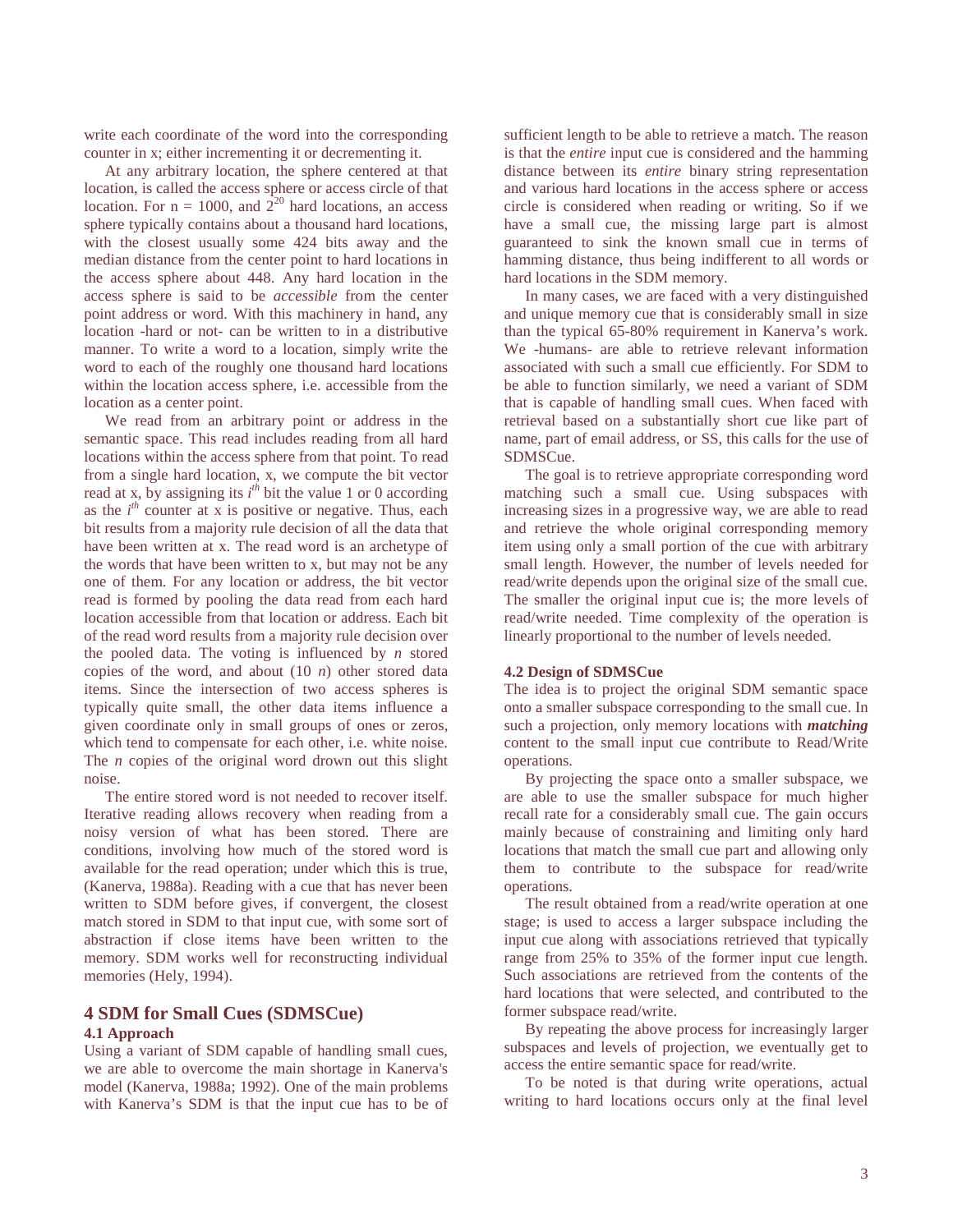when writing to the entire space. All preceding access takes place for association retrieval only. So both read and write operations are the same (reading and retrieving associations) until the final level when we access the entire space. In both cases association buildup takes place to enlarge the small input cue gradually until the length obtained is large enough to read from the entire semantic space. In the last level or phase, if it is a read operation, we simply retrieve associations and obtain the matching entire word. If it is a write operation, the enlarged input cue is written to all hard locations within the access circle of the last phase, which is part of the entire semantic space.

#### **4.3 How SDMSCue Works**

Using SDMSCue, we can manage to access (read/write) with small cues. The process goes in phases in reading or writing operations. When accessing, in the first phase, we read from a small sub-space that corresponds to the input small cue plus extra association information. This read –if convergent- yields a longer word due to the association of information. This resulting word is then used as the input to the second phase. In the second phase, a similar process takes place reading from a larger subspace using the output result from the first phase as input. This process continues until the subspace being read from is the entire original semantic space. For example, as shown in *Table 1*, we start by reading with a small cue of length 17% of the whole memory word size, using a 0.35 ratio for associations. Then the reading operation yields a larger word, due to adding associations, of length 23% of the whole memory word size. Then using the 23% retrieved and formed word as input to the second phase and adding 0.35 associations to it, a 31% word is obtained. The process continues until in the final level  $(6<sup>th</sup>$  level in the example), a 77% retrieved and formed word is used to access (read from or write to) the entire original semantic space.

To be noted is that the time complexity of a Read/Write operation is *linearly* proportional to the number of levels involved in a Read/Write. However, the overall effect is quite minor compared to the gain of the approach. Assume an original cue length of *m*% of the whole memory word size; where **m** ranges from 0 to 100. When reading/writing from SDMSCue, some associations are retrieved for the small cue at each level resulting in a length gain. Let *i* be the percentage of the length gain at each level. Adding the gain in length, *i*, to the next input cue in each successive read/write level, the maximum number of read/write levels *N* is given by:

 $100 \leq m * (1 + i)^{N}$ ; Last word length needs to be 100%, i.e. last read needs to occur from the whole space

$$
\Rightarrow N = \lceil \log(100/m)/\log(1+i) \rceil
$$

$$
\Rightarrow N = \left\lceil \frac{(2 - \log m)}{\log(1 + i)} \right\rceil
$$

For  $m = 17$  (17% original small cue length),  $i = 0.35$ (35%), as in *Table 1*,  $N = \lfloor (2 - \log 17) / \log 1.35 \rfloor = \lfloor 5.9 \rfloor = 6$  Levels.

For  $m = 10$  (10% original small cue length),  $i = 0.3$ (30%),  $N = \lfloor (2 - \log 10) / \log 1.3 \rfloor = \lfloor 8.78 \rfloor = 9$  Levels.

For  $m = 1$  (1% original small cue length),  $i = 0.3$  (30%),  $N = | (2 - log 1) / log 1.3 | = | 17.55 | = 18$  Levels.

We define the term SDMSCue **Latency Factor** to be the average number of levels needed for read/write for a certain word distribution to be written to or read from SDMSCue. Such a factor is both semantic space dependent, and distribution dependent.

SDMSCue makes use of GA for more efficient space initialization and hard locations allocation (Anwar, 1999; Anwar, Dasgupta, & Franklin, 1999). The uniformity of the semantic space is –in general- favorable to better recall rates for SDMSCue as well as SDM.

*Table 1: Multi-Level Reading operations from SDMSCue, and their corresponding Length Percentage, m. In Level 1, with a small cue of length 17% of the whole memory word, projection of the space and reading yields bigger subspace of 23%. In a similar way successive projection increases the subspace till it reaches the whole space, i.e. 100% of the memory word.* 

| Level | Input  | Output | Output Word |  |
|-------|--------|--------|-------------|--|
| #     | Word   | Word   |             |  |
|       | Length | Length |             |  |
|       | 17     | 23     |             |  |
| 2     | 23     | 31     |             |  |
| 3     | 31     | 42     |             |  |
|       | 42     | 57     |             |  |
|       | 57     | 77     |             |  |
| 6     | 77     | 100    |             |  |

#### **4.4 SDMSCue Convergence and Divergence**

We need to develop a notion for overall convergence and divergence in case of Read/Write from SDMSCue. For overall convergence to occur, all phases or levels of Read/Write must converge. Overall divergence occurs if at any phase or level, the Read/Write operation diverges. In other words, convergence in SDMSCue is the Boolean "AND" operation of the convergence in all levels.

Convergence  $|_{SDMSCue}$  = AND  $_{For All i}$  (convergence  $|_{at}$ ) level i)

 $Divergence$   $|_{SDMSCue} = NOT (Convergence |_{SDMSCue})$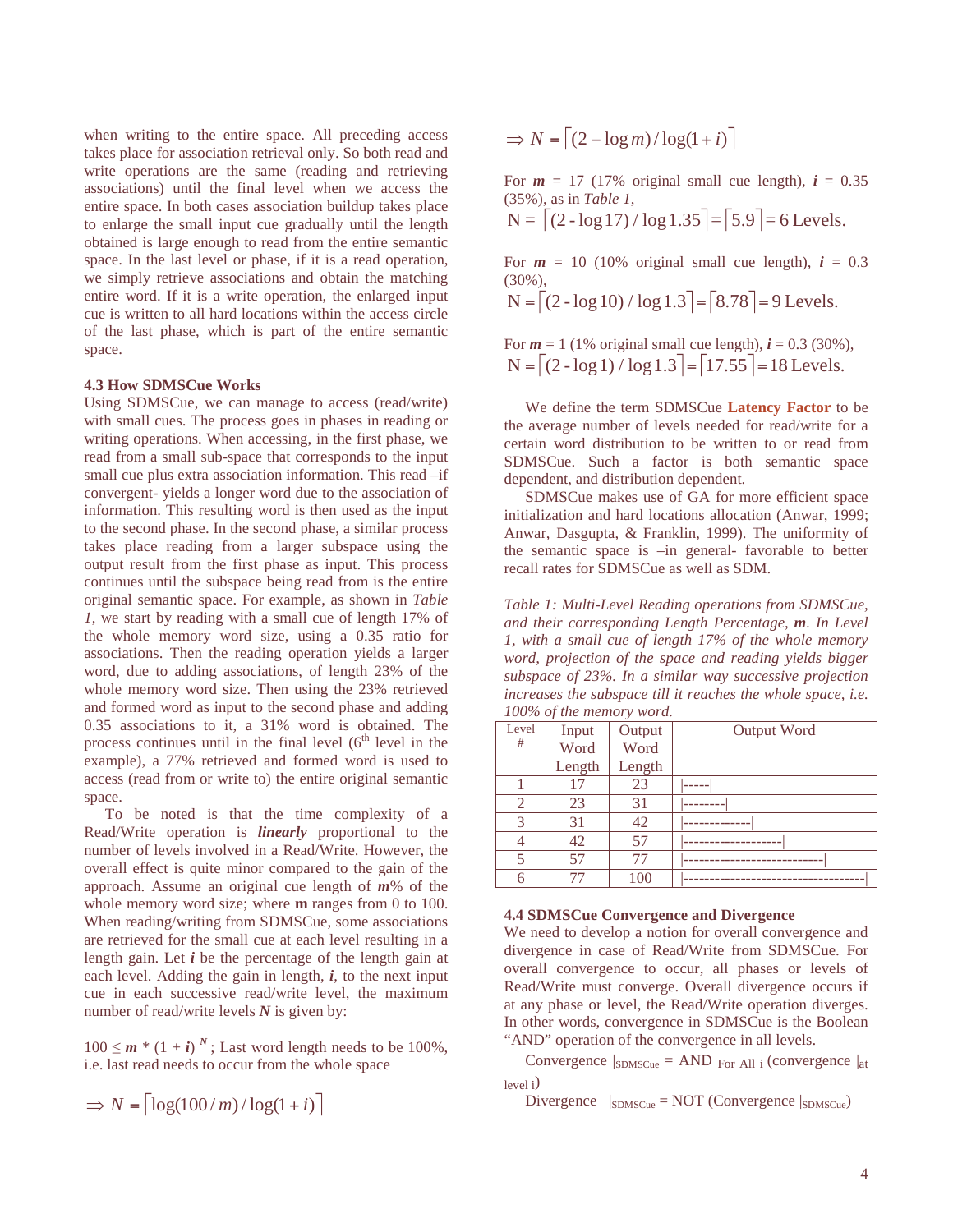#### **4.5 Implementation**

The following is a short note about the current implementation of SDM with small cues (SDMSCue). Java Visual Symantec Café Professional Edition was used for testing and implementation of the code for SDMSCue in Windows XP environment. The hardware was a Pentium 2.4 GHz with 1GB RAM. The results obtained are based on recall performance and memory trace used for comparison tests of SDMSCue vs. original SDM. Runs were performed repetitively 100 times on average for each case.

### **5 Results and Statistics**

The following comparison between SDMSCue and regular SDM was done using the same memory parameters, and memory trace (Loftus & Loftus, 1976). Memory performance in terms of various operational parameters was considered for SDMSCue vs. original SDM. The various memory parameters: Memory Volume, Cue Volume, Similarity, and Noise were considered.

*Memory Volume* is the average number of features in the memory trace. In other words, it is the average number of 1's in a memory word. It measures the richness of the memory trace. Memory volume is a vital parameter in the distinction of the memory trace. It signifies the distribution of various memory words over the semantic space.

*Retrieval Volume* is the same as Memory volume but for a single input cue or input word to memory. It has almost the same effect on retrieval as memory volume.

*Similarity* is a measure of how similar, in average, are the words written to memory. The more similar the words written to memory are, the more clustered contiguously they are, and the harder it is to retrieve them. The hamming distance is the measure of similarity in SDM as well as SDMSCue. The less the hamming distance between two memory words, the more similar the memory words are. However, there is a difference between the similarity of hard locations and the similarity of written memory words. Using genetic algorithms (Anwar, 1999) a uniform distribution of the hard locations in SDM can be obtained.

*Noise* determines the number of noise bits, on average, in a memory word. It reflects directly on the reliability of retrieval of stored memory words.

*Table 2* shows the distribution of the percentage of input cues in memory trace, used for the test, with respect to cue length, measured as percentage of the whole length. For example, according to *Table* 2, 35% of the cues in memory trace do not exceed 20% in length (small cues), while 25% of the cues in memory trace have length greater than 20% but less than or equal to 40% (low medium cues). Also only 10% of the input cues have length greater than 70% (longest cues). The second column gives the number of levels needed for read/write operation using the formula devised in section 4.3. As shown in *Table 2*, for the chosen distribution, the overall average cue length is 36%, and the average number of levels for read/write is 5. So, for the distribution at hand, SDMSCue has a latency factor of 5.

| $\epsilon$ $\epsilon$ |                      |            |  |  |  |  |  |  |
|-----------------------|----------------------|------------|--|--|--|--|--|--|
| Cue                   | Average              | Percentage |  |  |  |  |  |  |
| Minimum-              | Number of            | of Cues in |  |  |  |  |  |  |
| Maximum               | Read/Write           | Memory     |  |  |  |  |  |  |
| Length as             | Levels               | Trace      |  |  |  |  |  |  |
| percentage of the     | Needed               |            |  |  |  |  |  |  |
| Whole Word            |                      |            |  |  |  |  |  |  |
| Less than 20%         | 8                    | 35%        |  |  |  |  |  |  |
| 20%-40%               | 5                    | 25%        |  |  |  |  |  |  |
| 40%-50%               | 3                    | 10%        |  |  |  |  |  |  |
| 50%-60%               | $\overline{2}$       | 10%        |  |  |  |  |  |  |
| 60%-70%               | $\overline{2}$       | 10%        |  |  |  |  |  |  |
| 70%-100%              | 1                    | 10%        |  |  |  |  |  |  |
|                       | <b>Latency</b>       |            |  |  |  |  |  |  |
|                       | <b>Factor</b><br>$=$ |            |  |  |  |  |  |  |
| Average Length<br>36% | Average              |            |  |  |  |  |  |  |
|                       | Number of            |            |  |  |  |  |  |  |
|                       | Levels $= 5$         |            |  |  |  |  |  |  |

*Table 2: The distribution of input cues in memory trace with respect to cue length, and their corresponding number of Read/Write levels.*

To be noted is that this distribution was chosen to illustrate the advantage of using SDMSCue when considerable percentage of the input cues is short in length, i.e. missing too many parts. By no means is this the only distribution that can illustrate the idea, but just the one we settled upon after some trials to illustrate the benefit of using SDMSCue when considerable number of the input cues is short in length. However, varying the distribution will definitely change the gain achieved from using SDMSCue over SDM.

*Table 3* shows a comparison between the recall in SDM vs. SDMSCue. Various combinations of the memory trace parameters were considered. Each was varied on a Low/High scale.

The gain achieved from using SDMSCue is illustrated in the last two columns. The first gain, Recall Gain, measures the improvement in successful recall or Hit in SDMSCue over original SDM. The second gain, Decrease in Miss in Recall, measures the decrease in Miss in SDMSCue over the original SDM. It measures the improvement in SDMSCue over SDM in terms of decrease in the percentage of unsuccessful recall or memory Miss.

To be noted is that a T-Test of statistical dependence (Kanji, 1999; Vogt, 1998) shows statistical significance between the recall of SDMSCue and that of SDM.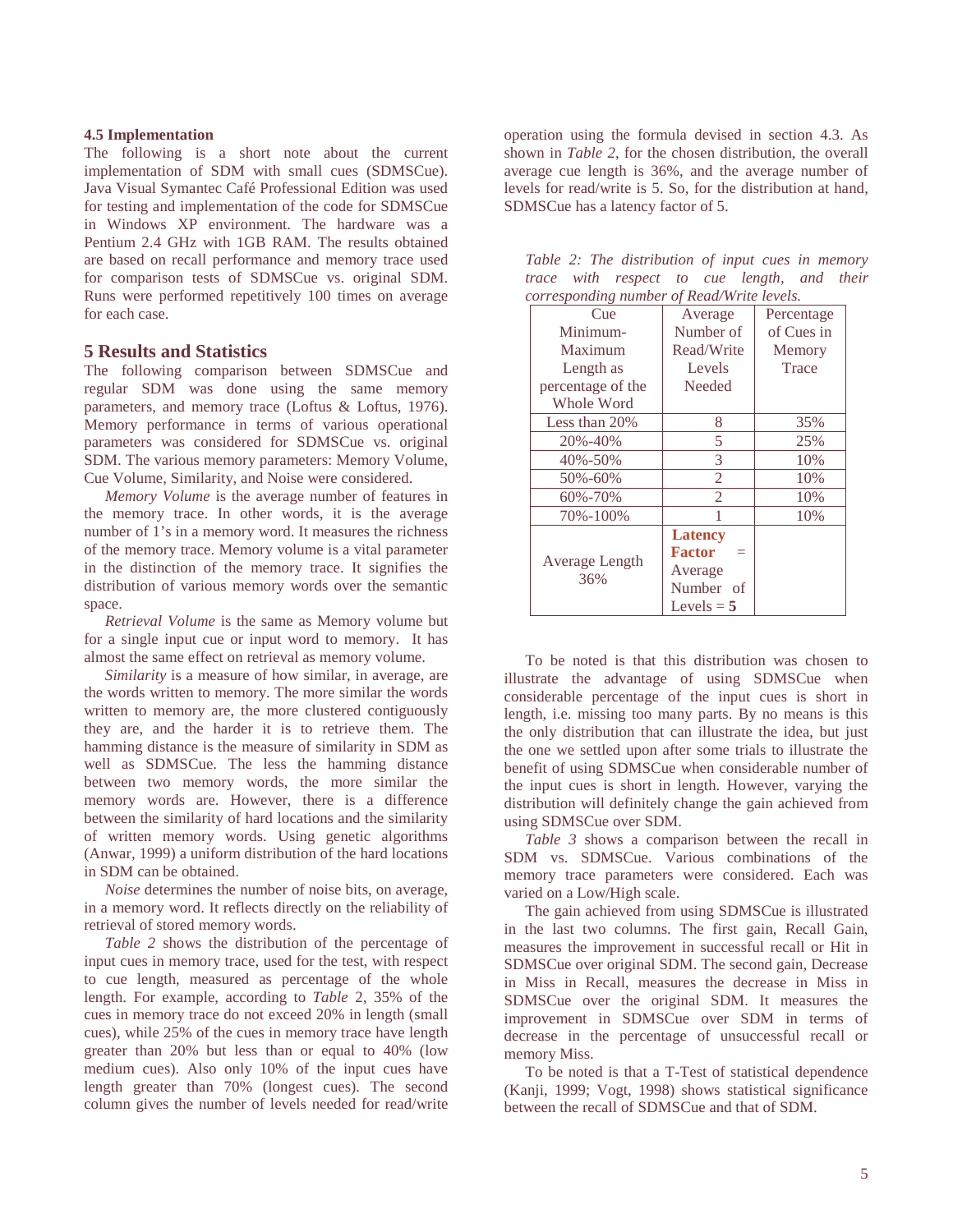*Table 3: Comparison between GA initialized SDM, and GA initialized SDMSCue. This is a comparison between the performance of SDM with and without small Cues Capability, and the gain in memory recall resulting from the use of SDMSCue. Memory Volume and Retrieval Volume (H=60%, L=10%). Similarity between Memory Items (H=70%, L=30%). Noise (H=30%, L=10%).* 

| #              | Memory<br>Volume | Retrieval<br>Volume | Similarity | <b>Noise</b> | <b>SDM</b> Hit<br>% in Recall | <b>SDMSCue</b><br>Hit % in<br>Recall | Recall Gain<br>$\%$ | Decrease in<br>Miss in<br>Recall<br>Gain % |
|----------------|------------------|---------------------|------------|--------------|-------------------------------|--------------------------------------|---------------------|--------------------------------------------|
|                | L                | L                   | L          | L            | 6                             | 44                                   | 633                 | 40                                         |
| $\overline{2}$ | L                | L                   | L          | H            | 5                             | 40                                   | 700                 | 37                                         |
| 3              | L                | L                   | H          | L            | $\overline{7}$                | 39                                   | 457                 | 34                                         |
| $\overline{4}$ | L                | L                   | H          | H            | 5                             | 34                                   | 580                 | 31                                         |
| 5              | L                | H                   | L          | L            | 9                             | 56                                   | 522                 | 52                                         |
| 6              | L                | H                   |            | H            | 8                             | 50                                   | 525                 | 46                                         |
| $\overline{7}$ | L                | H                   | H          | L            | 11                            | 49                                   | 345                 | 43                                         |
| 8              | L                | H                   | H          | H            | 5                             | 42                                   | 740                 | 39                                         |
| 9              | Н                | L                   | L          | L            | 74                            | 98                                   | 32                  | 92                                         |
| 10             | H                | L                   | L          | H            | 66                            | 93                                   | 41                  | 79                                         |
| 11             | H                | L                   | H          | L            | 61                            | 93                                   | 52                  | 82                                         |
| 12             | H                | L                   | H          | H            | 54                            | 89                                   | 65                  | 76                                         |
| 13             | H                | H                   | L          | L            | 73                            | 99                                   | 36                  | 96                                         |
| 14             | H                | H                   | L          | H            | 56                            | 95                                   | 70                  | 89                                         |
| 15             | Η                | H                   | H          |              | 60                            | 96                                   | 60                  | 90                                         |
| 16             | H                | H                   | H          | H            | 50                            | 92                                   | 84                  | 84                                         |

In *Table* 3, Row 4, which represents poor recall conditions (Low Memory Volume, Low Retrieval Volume, High Similarity, and High Noise), shows large improvement in successful recall in SDMSCue over original SDM. Row 13, on the other hand, represents near optimal recall conditions (High Memory Volume, High Retrieval Volume, Low Similarity, and Low Noise). Row 13 corresponds to 36% recall gain.

For decrease in miss in recall gain, recall conditions play similar role. Row 4, which represents poor recall conditions, shows 31% gain. Row 13, which represents near optimal recall conditions, shows 96% gain.

In general, results in *Table 3* show that the higher the volume of the memory and/or the retrieval volume, the better the recall for both memories, SDMSCue and SDM. However, when the memory volume is quite low, the recall gets really affected. The degradation in performance is more grace in SDMSCue than it is in SDM. This has to do with the fact that SDMSCue projects the space on the part of the cue that exists, thus greatly moderating the typical negative effect of low memory volume.

With respect to similarity, the more distinct the memory words are, i.e. the less similarity, the better the recall in general. This makes absolute sense since SDM in general; and accordingly SDMSCue as well, uses hamming distance as a measure of inclusion of memory words in access sphere or access circle for read/write. The more similar memory words are, the closer they become

in terms of hamming distance. Hence, they tend to get clustered together and cause crowding effect in the semantic space, where they may sink each other in certain regions of the semantic space.

To be noted, though, is that such clustering effect in the semantic space resulting from highly similar items being written to SDM or SDMSCue is somewhat similar but not the same as clustering of hard locations when a poor initialization technique is used for hard locations assignment. The later is more crucial to the functioning of SDM or SDMSCue, and should be application independent. Whereas the former depends on the memory trace fed to SDM or SDMSCue, and hence is application dependent by nature. While there is a straightforward way to guarantee uniformity of hard locations assignment in the semantic space of SDM or SDMSCue (Anwar, Dasgupta, & Franklin, 1999), there is no immediate direct solution to overcome clustering in SDM or SDMSCue due to similarity of words or memory items written to it.

As expected, for the effect of noise on recall; the lower the noise, the better the recall in general. Noise can however be sunk to a degree as a result of the distributed nature of read/write, as well as the abstraction achieved from using SDM and SDMSCue.

*Figure 1* shown below contrasts the performance of SDMSCue vs. SDM in terms of hit rate in recall. In this comparison, the 16 different memory configurations in *Table 3* were used, e.g. configuration 9 is HLLL which stands for High Memory Volume, Low Retrieval Volume,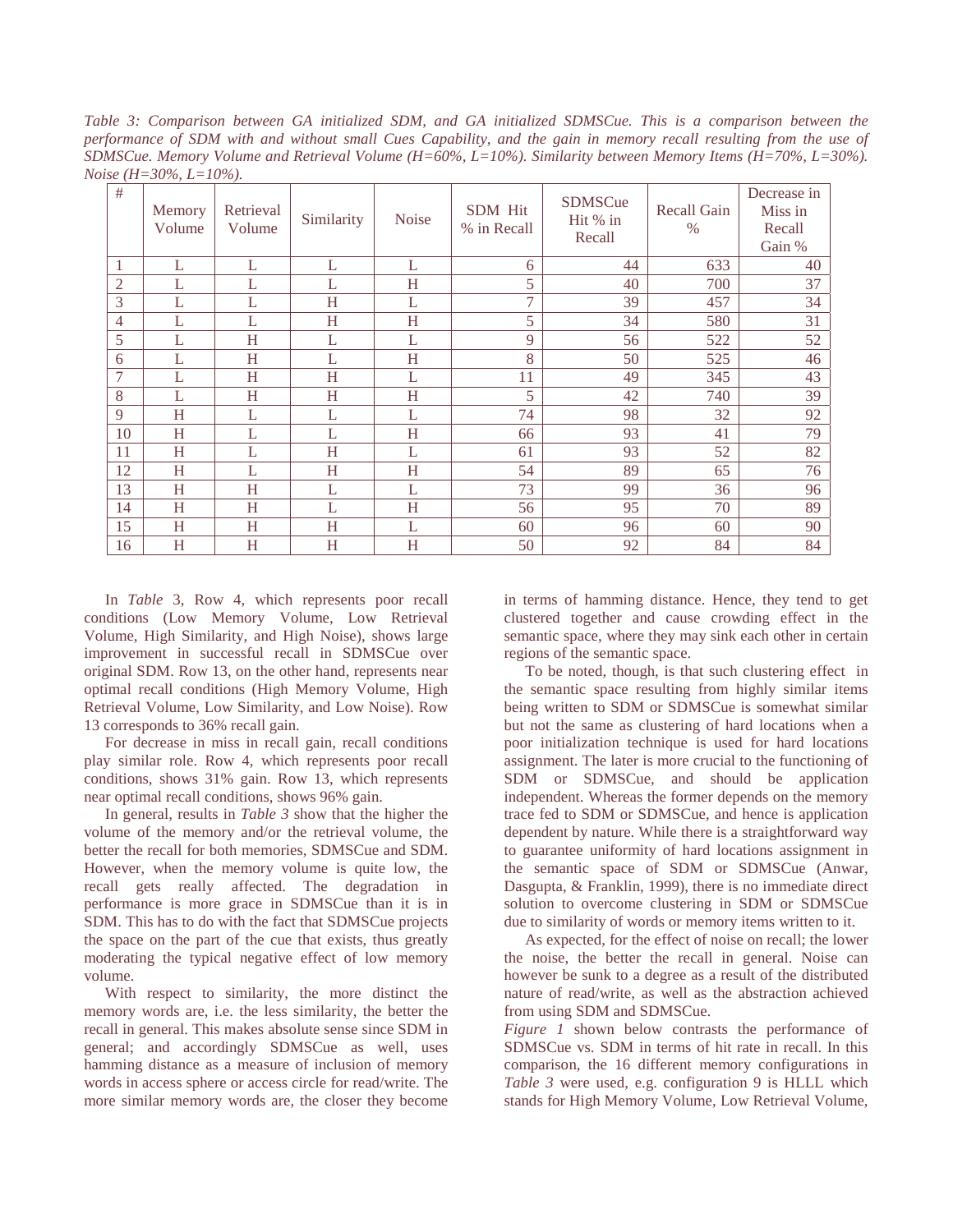Low Similarity, and Low Noise. For each configuration, the same memory trace was applied to both SDM and SDMSCue. Then recall was tested with the same set of patterns with lengths distributed according to *Table 2*. Recall hit rate for each case was calculated and is shown as percentage over the vertical axis in *Figure 1*.



*Figure 1: SDMSCue vs. SDM Hit Rate % in Recall. The top line shows the recall hit rate in SDMSCue. The bottom line shows the recall hit rate in SDM. The X-axis is for the 16 different memory parameters configurations from Table 3. The Y-axis is for the percentage of Recall Hit Rate.* 

It is clear from *Figure 1* that SDMSCue consistently outperforms SDM in terms of recall under all conditions. This comes at no surprise since SDMSCue uses SDM functionality in addition to the elegant space-projection to filter out non-relevant memory locations. SDMSCue also uses a far more superior GA approach for uniform space initialization and allocation of hard locations (Anwar, 1999).

*Figure 2* shows the gain of SDMSCue over original SDM using the results and figures from *Figure 1*. The bottom area is the recall gain in SDMSCue over SDM. The gain percentage of SDMSCue over SDM is defined by: 100\*(SDMSCue Hit% – SDM Hit%) / (SDM Hit%). For example, for memory parameter configuration 1, the gain is  $100 * (44 - 6) / 6 = 633\%$ .

The upper area is the improvement in recall measured as the decrease in miss rate in recall. This is defined by: 100\*(SDM Miss% – SDMSCue Miss%) / (SDM Miss%). For example, for memory parameter configuration 1, the improvement as decrease in miss rate is  $100*(94 - 56)$  /  $94 = 40\%$ . For memory parameter configuration 13, the improvement as decrease in miss rate is  $100*(27 - 1) / 27$  $= 96\%$ .



*Figure 2: SDMSCue Gain over SDM. The results were obtained using Figure 1. The bottom area shows the gain in recall. The upper area shows the improvement in recall measured as the decrease in miss rate in recall.* 

## **6 Conclusions**

SDMSCue is superior to traditional SDM in its capability of handling small cues that original SDM was not able to. One of the major difficulties encountered in using original SDM as an associative memory, is its inability to recover associations based upon relatively small cues; whereas we humans do. For a typical SDM to converge, a sufficiently large portion of a previously written word must be presented to the memory as an address. The SDMSCue enhanced version of SDM, allows for handling small input cues and overcoming these pitfalls. Such cues were beyond the scope of original SDM work. The ability of SDMSCue to overcome the input cue length constraint in the original SDM model provides superior functionality for associative memory. It allows for association and matching based on small hints or input cues. The recall results obtained for SDMSCue are –in general- superior to those of original SDM. The gain achieved is quite significant statistically as well as objectively.

#### **7 Future Research**

More comparisons and tests of SDMSCue vs. original SDM in specific AI and cognition domains may be done. Applying SDMSCue as an associative memory technique for some architectures as well as test beds; is under consideration.

#### **Bibliography**

- Anwar, Ashraf (1997) *TLCA: Traffic Light Control Agent.* Master's Thesis, The University of Memphis, TN, USA, Dec 1997.
- Anwar, Ashraf (1999) *Sparse Distributed Memory with Evolutionary Mechanisms.* Genetic and Evolutionary Computation Conference Workshop (GECCO) 1999, p. 339-40.